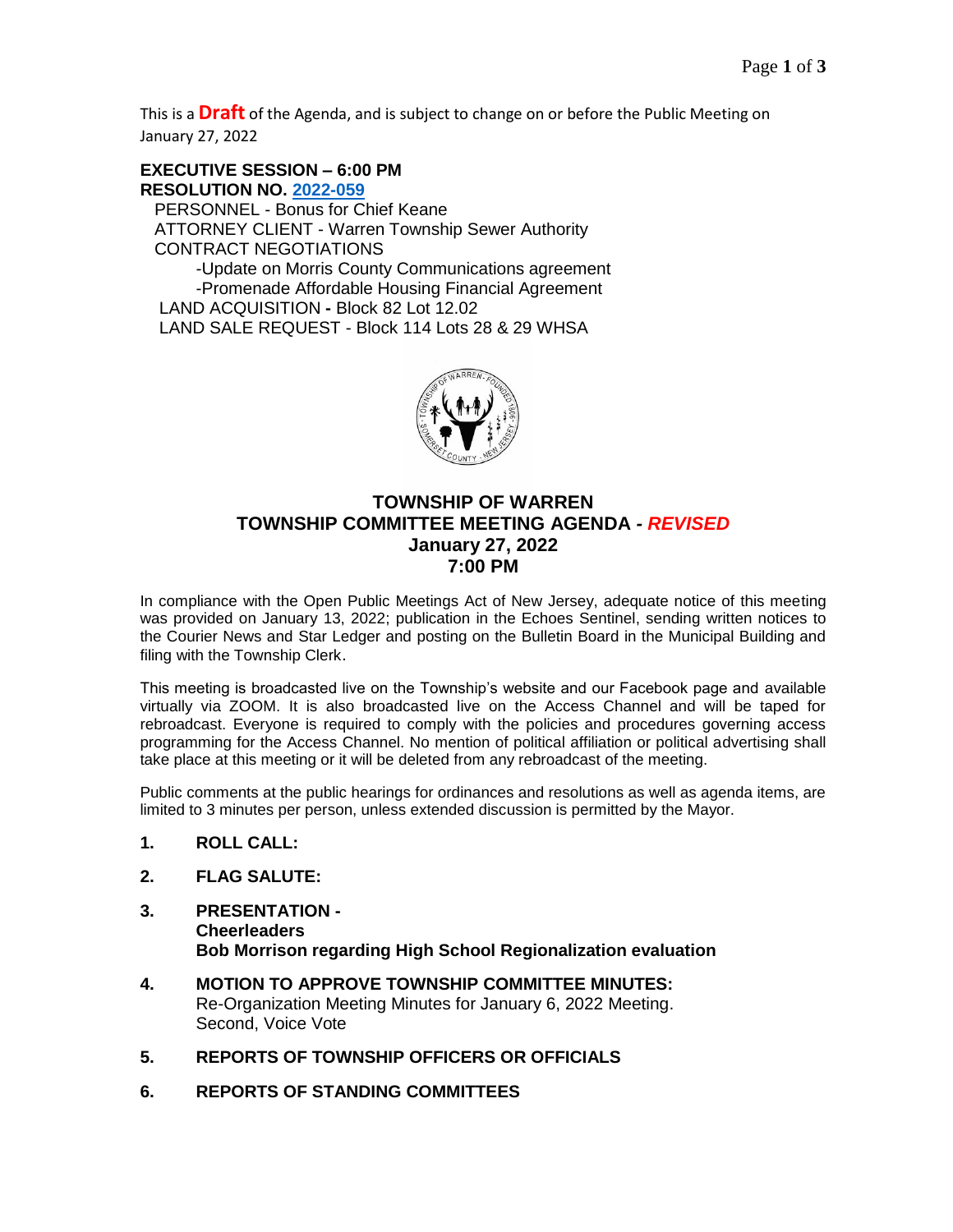### **7. COMMENTS ON AGENDA ITEMS**

### **8. PAYMENT OF BILLS**

**[RESOLUTION NO. 2022-057](https://nj-warrentownship.civicplus.com/DocumentCenter/View/5142/2022-057-BILL-LIST-A-PDF) BILL LIST A** Motion to adopt, second, discussion, roll call

 **[RESOLUTION NO. 2022-058](https://nj-warrentownship.civicplus.com/DocumentCenter/View/5143/2022-058-BILL-LIST-B-PDF) BILL LIST B** Motion to adopt, second, discussion, roll call

#### **9. COMMUNICATIONS AND PETITIONS**

#### **10. OLD BUSINESS:**

#### **11. NEW BUSINESS:**

**[ORDINANCE NO. 22-01](https://nj-warrentownship.civicplus.com/DocumentCenter/View/5146/Ordinance-22-01-Bond-Ord-300000-dollars---King-George-Road-Phase-II-PDF)** (First Reading / Introduction) BOND ORDINANCE PROVIDING AN APPROPRIATION OF \$300,000 FOR IMPROVEMENTS TO KING GEORGE ROAD (PHASE II) FOR AND BY THE TOWNSHIP OF WARREN IN THE COUNTY OF SOMERSET, NEW JERSEY AND, AUTHORIZING THE ISSUANCE OF \$285,000 BONDS OR NOTES OF THE TOWNSHIP FOR FINANCING PART OF THE APPROPRIATION

Motion to approve, second, discussion, roll call Public hearing is scheduled for February 17, 2022 at 7:00 PM

#### **CONSENT AGENDA RESOLUTIONS:**

Resolutions No. 2022-041 through No. 2022-056 were submitted to the Township Committee for review and may be adopted by one motion. These resolutions are listed on the agenda for review and a complete copy made available in the Township Clerk's office.

| 2022-041 | AWARD OF CONTRACT - MOTOROLA SOLUTIONS                                                                                               |
|----------|--------------------------------------------------------------------------------------------------------------------------------------|
| 2022-042 | APPOINTMENT OF MEMBER TO THE WARREN TOWNSHIP<br><b>VOLUNTEER FIRE DEPARTMENT</b>                                                     |
| 2022-043 | AWARD OF CONTRACT TO VARIOUS VENDORS FOR FIRE<br>DEPARTMENT TURNOUT GEAR                                                             |
| 2022-044 | AUTHORIZING PURCHASE OF #2 FUEL OIL THROUGH MORRIS<br>COUNTY COOPERATIVE PURCHASING AGREEMENT                                        |
| 2022-045 | AWARD OF CONTRACT - SHI INTERNATIONAL GROUP FOR<br>SOFTWARE LICENSES AND COMPUTER EQUIPMENT                                          |
| 2022-046 | AWARD OF CONTRACT FOR ROCK SALT ATLANTIC SALT<br>(PRIMARY VENDOR) THROUGH SOMERSET COUNTY<br><b>COOPERATIVE PURCHASING AGREEMENT</b> |
| 2022-047 | AWARD OF CONTRACT FOR ROCK SALT CARGILL, INC.<br>THROUGH MORRIS COUNTY COOPERATIVE PRICING<br><b>COUNCIL</b>                         |